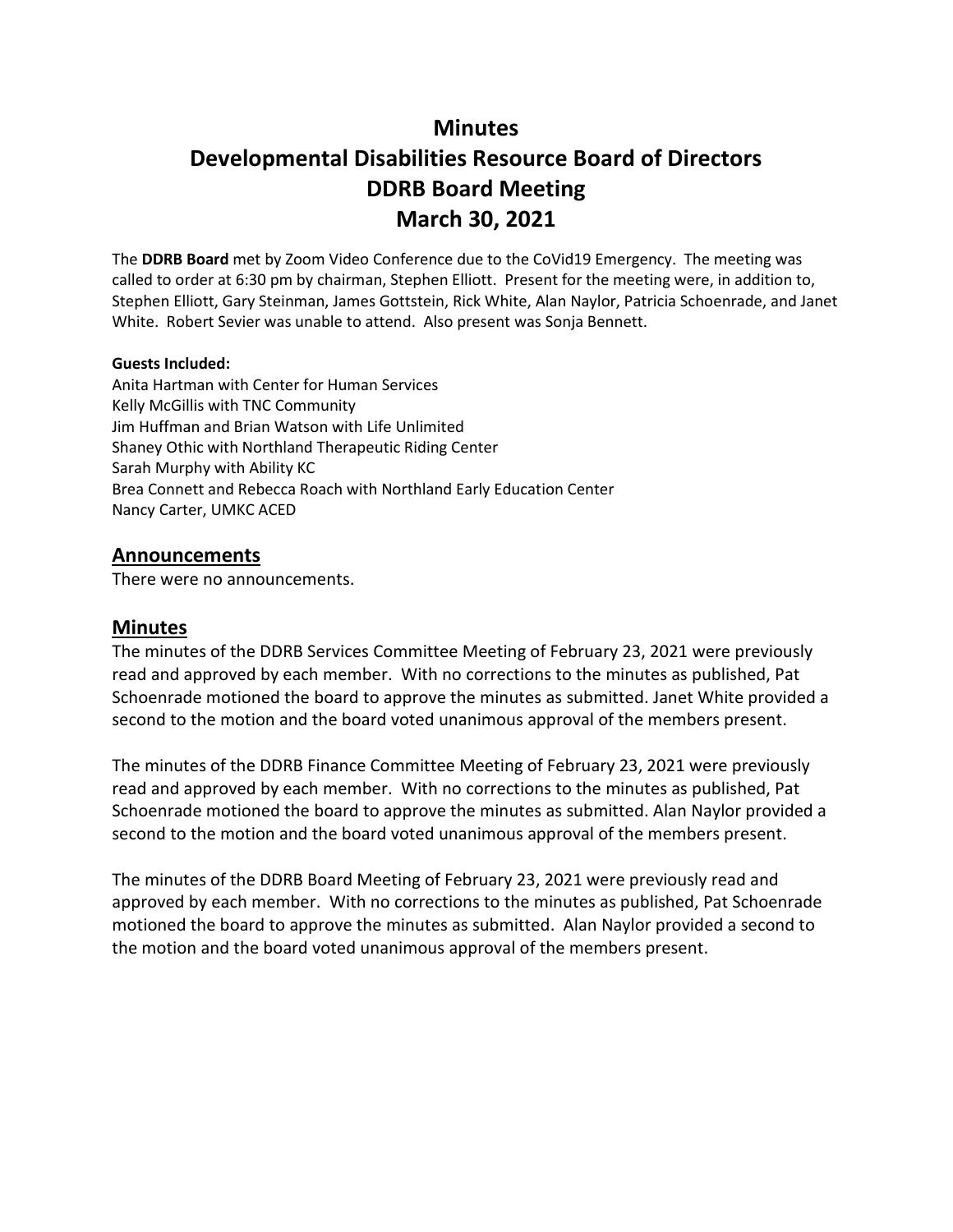## **Financial Report**

Rick White provided the following Financial Report for the month ending February 2021.

#### **DDRB P&L YTD to Date February YTD**

|                                     | <b>Total Income =</b>                  | \$5,019,119.19          |  |
|-------------------------------------|----------------------------------------|-------------------------|--|
|                                     | <b>Total Expenses =</b>                | \$525,643.41            |  |
|                                     | Net Income =                           | \$4,493,475.78          |  |
|                                     | <b>DDRB Balance Sheet February YTD</b> |                         |  |
|                                     | <b>Total Checking &amp; Savings =</b>  | \$10,995,879.21         |  |
|                                     | <b>Total Fixed Assets =</b>            | \$1,471,715.72          |  |
|                                     | <b>Total Assets =</b>                  | \$12,467,594.93         |  |
|                                     | <b>Total Liabilities=</b>              | \$2,423.12              |  |
| $\bullet$                           | <b>Total Fund Balance =</b>            | \$7,971.696.03          |  |
| $\bullet$                           | Net Income =                           | \$4,493,475.78          |  |
|                                     | <b>Total Equity =</b>                  | \$12,465,171.81         |  |
|                                     | <b>Total Liabilities and Equity =</b>  | \$12,467,594.93         |  |
| TCM P & L Year to Date February YTD |                                        |                         |  |
|                                     | <b>Total Income =</b>                  | \$<br>323,251.75        |  |
| $\bullet$                           | <b>Total Expenses =</b>                | \$257,755.63            |  |
|                                     | Net Income =                           | <u>\$_</u><br>65,496.12 |  |
|                                     | <b>TCM Balance Sheet February YTD</b>  |                         |  |
|                                     | <b>Total Checking &amp; Savings =</b>  | \$3,808,267.67          |  |
|                                     | <b>Total Assets =</b>                  | \$3,808,267.67          |  |
|                                     | Net Income =                           | \$3,808,267.67          |  |
|                                     | <b>Total Liabilities and Equity =</b>  | \$3,818,267.67          |  |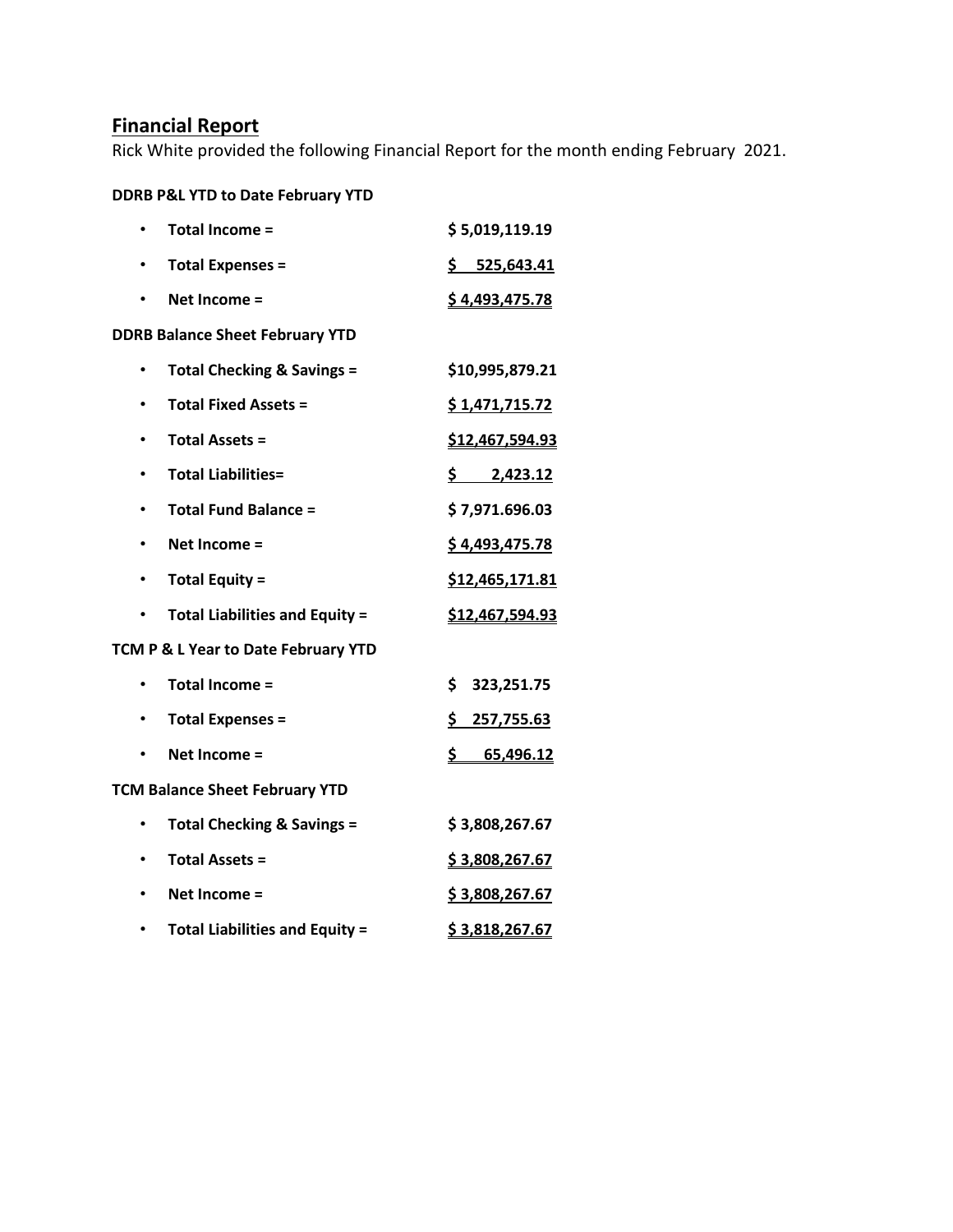#### **RECAP of Investments – February YTD**

#### **DDRB**

| Long Term Reserves Investment:                    |   | \$5,710,000.00 |
|---------------------------------------------------|---|----------------|
| Long Term Investment Interest Earned YTD:         | S | 10,285.02      |
| <b>Short Term Working Capital Investment:</b>     |   | \$4,353,000.00 |
| <b>Short Term Investment Interest Earned YTD:</b> | S | 0.00           |
| <b>TCM</b>                                        |   |                |
| Long-Term TCM Reserves Investment:                |   | \$3,233,000.00 |
| <b>TCM Interest YTD:</b>                          | Ś | 7,748.71       |

#### **Administrative Directors Report**

Sonja Bennett advised that the 2020 Audit was completed and ready for review by the Finance Committee.

#### **Executive Committee**

**No Report**

#### **Services Committee**

**No Report**

#### **Finance Committee**

Rick White advised tha**t TNC Community** submitted a capital grant application for \$**8,990 to fund the replacement of two (2) HVAC units for the TNC Claymont House.** The board established financial guidelines when they established the capital grant program for 2021. TNC Community qualified for \$6500 per the guidelines. He advised that after some discussion, **the committee approved \$6,500 for this project** and suggested to Kelly McGillis that if TNC could not find the additional funding elsewhere, they could revisit this request. This opportunity is not a guarantee of funding but an option if additional funds are available for this program. A motion to approve \$6500 towards the replacement of the HVAC units for Claymont House was offered by Rick White with a second by Steve Elliott and approved unanimously by roll call vote.

## **Long Range Planning Committee**

James Gottstein had suggested that the board review the need to continue long-range planning as a standalone committee. A further suggestion was to combine the Services and Long Range Planning Committees with the current chairs acting as co-chairs of the new committee. The board requested Sonja to send copies of the By-Laws to Alan, Pat and James to review and return to the board with their suggestions for updates.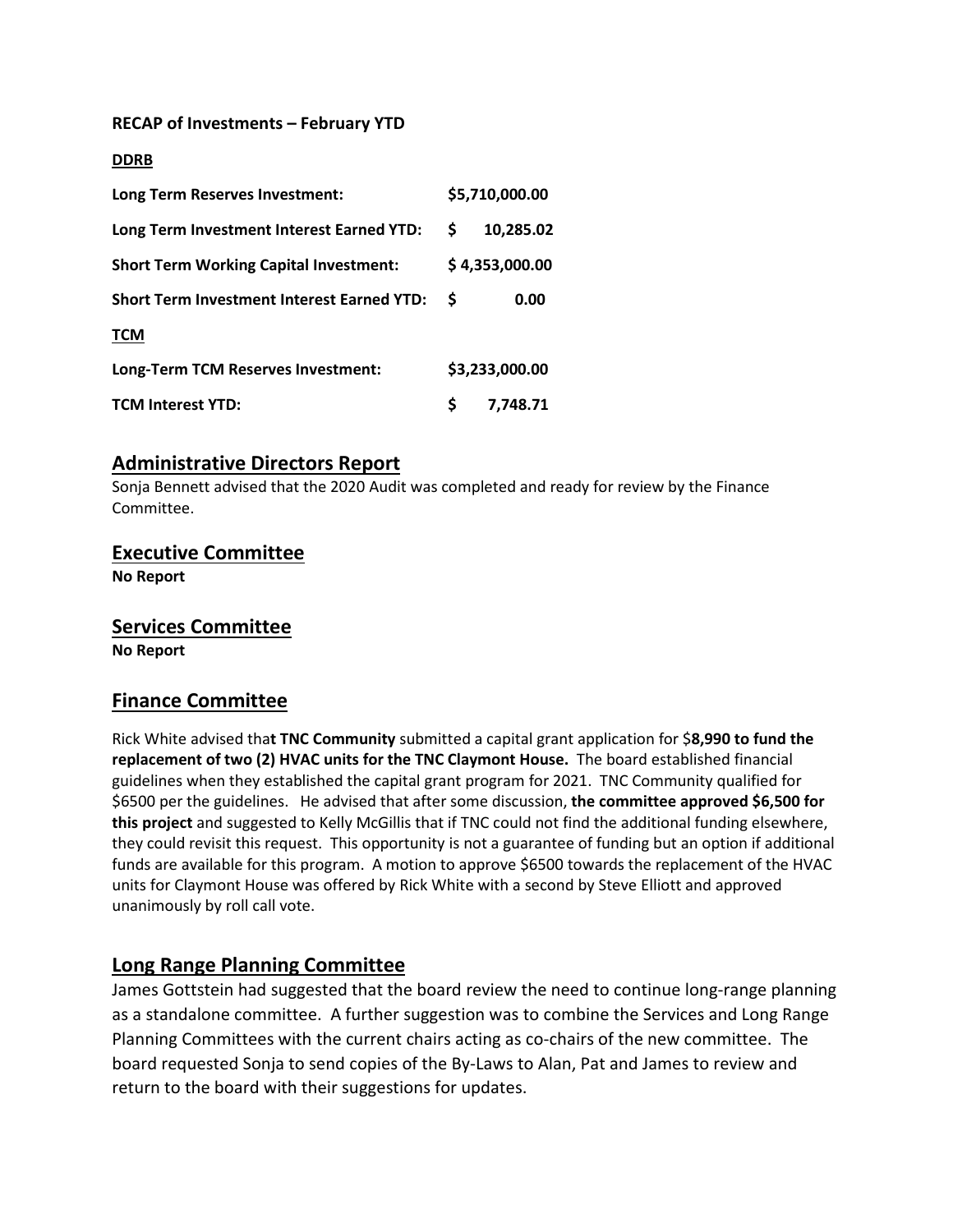# **Board Owned Committee**

Alan Naylor advised that we had received a quote from Kuhlman Construction for \$1,250 painting a few offices and hallways at the request of Sonja. Alan motioned the board approve the \$1,250 quote with a second from Janet White. The measure passed unanimously by roll call vote.

Alan Naylor advised that, at the request of Sonja, we received a quotation from Scott Rice Office Furniture for a smaller conference table for the Keller Room and legs to convert two (2) small table tops for use in the conference rooms. The quote in total is \$1,110. Rick White motioned the board to approve this purchase with a second by Alan Naylor. The measure passed unanimously by roll call vote.

Alan Naylor advised that we had received a quotation from Nightlifter Consulting for technology that would allow for the board and CHS to host "hybrid" meetings at Kent Street. The quotation for purchase and installation of the Virtual OWL Technology is \$2,000. Alan motioned the board approve the \$2,000 quote with a second from Rick White. The measure passed unanimously by roll call vote.

Alan advised that a request for updating the landscaping in the front of the Kent building had been requested from Chris Lawn and Landscape. The installation of the back yard trees and landscape is scheduled for the first of May as weather permits. The Hampton House wall is also still a project pending.

## **Center for Human Services**

Anita Hartman reported that CHS has 45 full time employees and they are interviewing for one (1) new Service Coordinator. They are serving 1269 consumers. The Medicaid eligible rate was about 72%.

| <b>Waiver Wait List</b> | <b>Number on List</b> | <b>Types of Service Requested</b>                         | <b>Slots Approved</b> |
|-------------------------|-----------------------|-----------------------------------------------------------|-----------------------|
| Autism                  | 54                    | PA, Respite, SME,                                         | 27                    |
| Hope                    | 2                     | PA, Home Modification,<br>Day-Habilitation,<br>Employment | 1                     |
| <b>CSW</b>              | 12                    | Home Modification,<br>Transportation                      | 3                     |
| Comp                    | 10                    | Residential                                               | 2                     |
| Lopez                   | 1                     | Respite, Home<br>Modification, DME, PA                    | 1                     |

She advised that the Waiver Wait List had improved and pleased that was true for the Autism Wait List as well.

Anita and Amy Taylor with Life Unlimited have continued working on the LU Nursing Program participants to gain additional hours of service funded through Medicaid. The LU staff and CHS Service